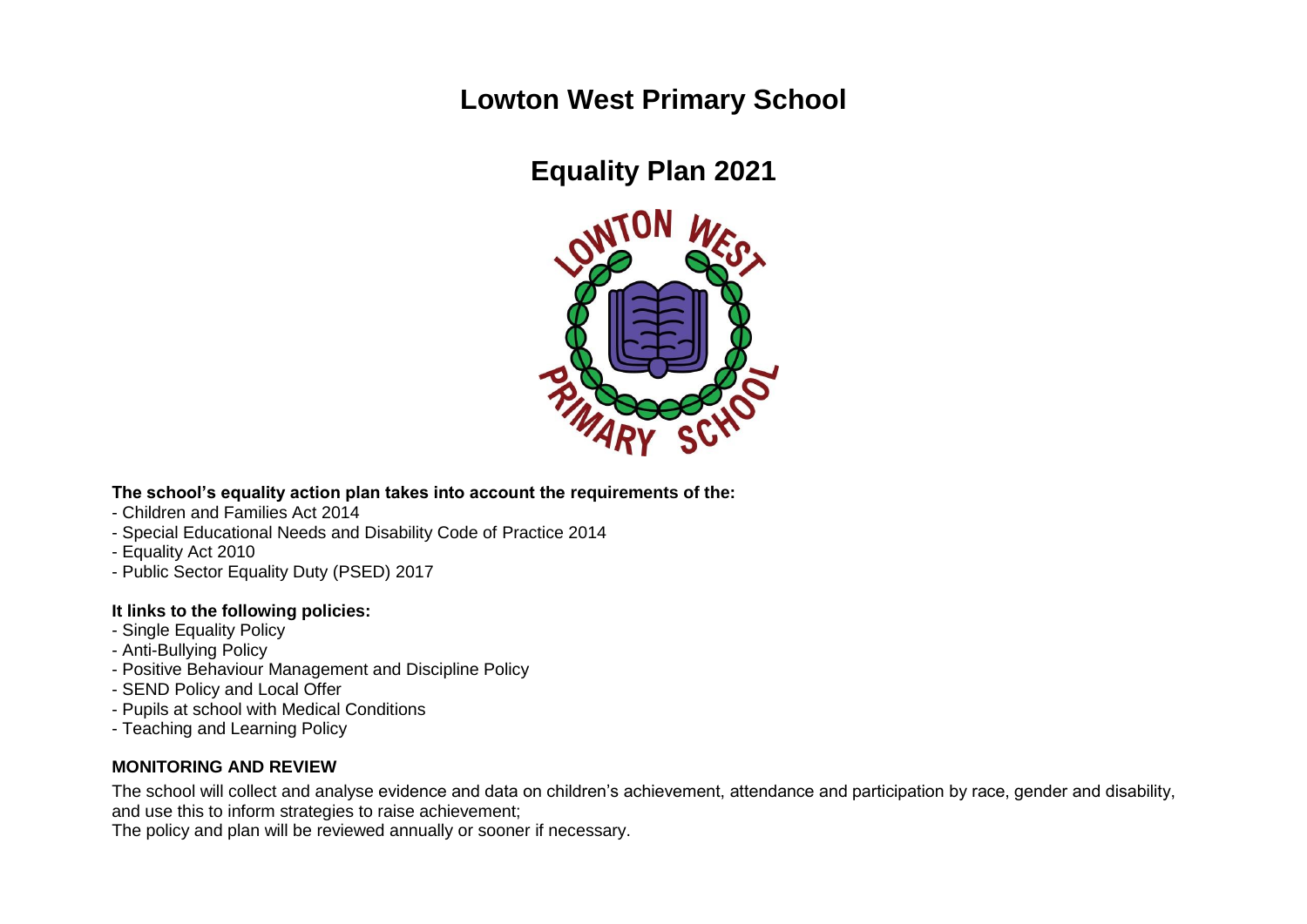*Lowton West Primary School*  **Equality Action Plan** *Aiming High Together*



#### **School Vision**

To inspire, achieve and succeed, we will aim high and build dreams and futures together.

#### **Mission Statement**

*Providing the highest quality education, care and support for the whole school community.*

#### *Our mission statement is based on RESPECT:*

- *R = Recognising the needs of the individual child*
- *E = Ensuring a unique and engaging curriculum*
- *S = Supporting each other to learn and achieve*
- *P = Passionate about providing the highest quality education*
- *E = Encouraging creativity, self – expression and imagination*
- *C = Creating confident, resilient, life – long learners*
- *T = The voice of everybody is heard*

All the above statements help us to understand how we can all make a positive contribution to the school and the wider community.

#### **We will do this through our core values:**

- Respect
- Resilience
- Kindness
- Confidence

We also, at Lowton West Primary School, strive to develop and uphold British Values.

The five British values that the Government has identified for schools to focus on are: -

- Democracy
- The Rule of Law
- Individual liberty and mutual respect and tolerance of those with different faiths and beliefs
- Developing personal and social responsibility
- Respect for British Institutions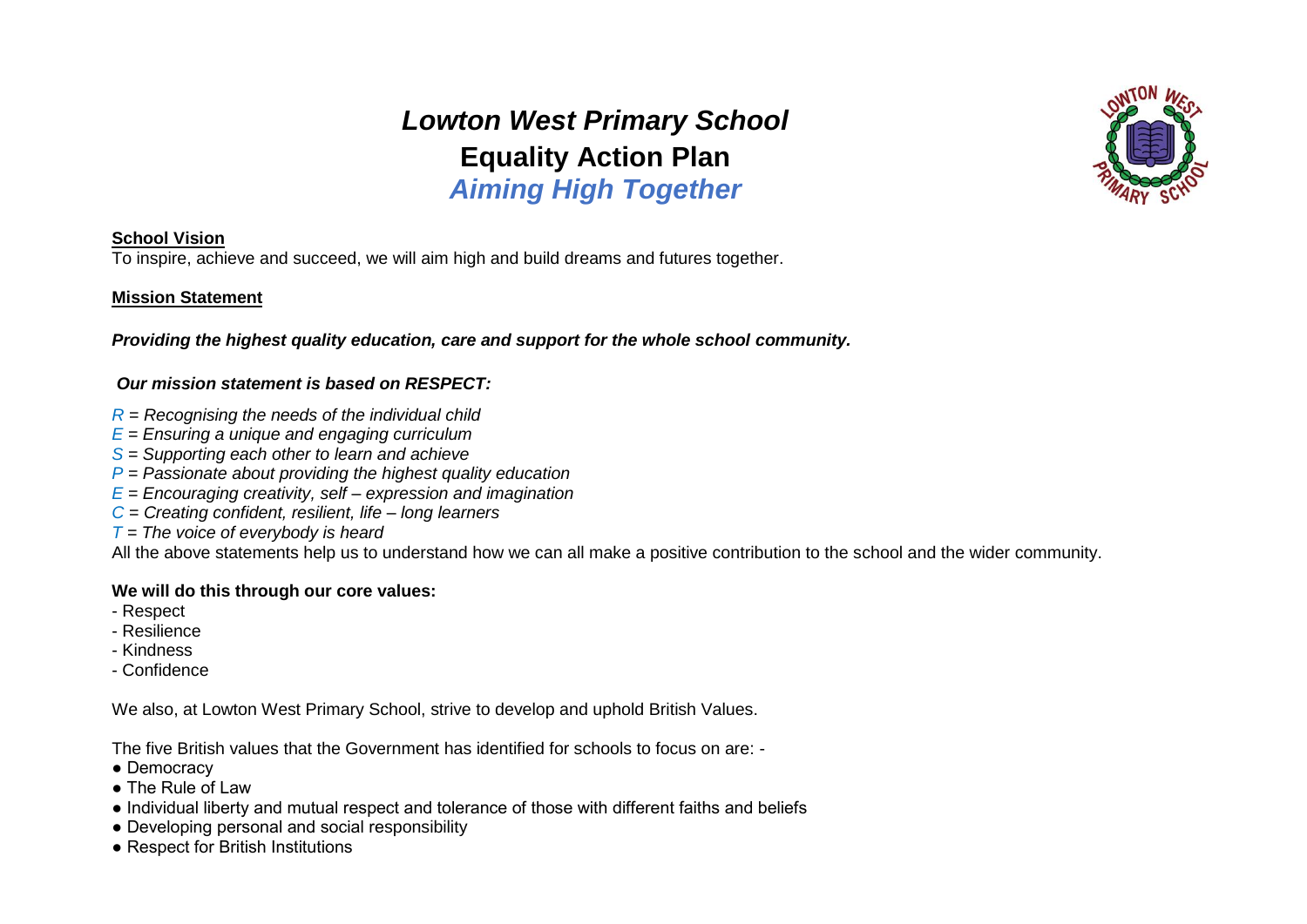## **Equality at Lowton West**

At Lowton West Primary School, we are committed to ensuring equality of education and opportunity for all pupils, staff, parents and carers receiving services from the school, irrespective of race, gender, disability, faith/religion or socio-economic background. We aim to develop a culture of inclusion and diversity in which all those connected to the school feel proud of their identity and able to participate fully in school life.

The achievement of pupils will be monitored by race, gender and disability and we will use this data to support pupils, raise standards and ensure inclusive teaching. We will tackle discrimination by the positive promotion of equality, challenging bullying and stereotypes and creating an environment which champions respect for all. At Lowton West Primary School we believe that diversity is a strength, which should be respected and celebrated by all those who learn, teach and visit here.

#### **Equality in our policy and practice**

As well as the specific actions set out beneath this plan, the school operates equality of opportunity in its day to day practice in the following ways.

## **1) Teaching and learning**

We aim to provide all our pupils with the opportunity to succeed, including the opportunity to reach the highest level of personal achievement. To do this, we will:

- Monitor achievement data by ethnicity, gender, socio-economic background (Pupil Premium) and disability, identify and action any gaps;
- Use contextual data to improve the ways in which we provide support to individuals and groups of pupils;
- Take account of the achievement of all pupils when planning for future learning and setting challenging targets;
- Ensure equality of access for all pupils and prepare them for life in a diverse society;
- Use materials that reflect the diversity of the school, population and local community in terms of race, gender and disability, without stereotyping;
- Promote attitudes and values that will challenge racist and other discriminatory behaviour or prejudice;
- Provide opportunities for pupils to appreciate their own culture and celebrate the diversity of other cultures;
- Seek to involve **all parents** in supporting their child's education;
- Encouraging classroom and staffroom discussion of equality issues which reflect on social stereotypes, expectations and the impact on learning;
- Including teaching and classroom-based approaches appropriate for the whole school, which are inclusive and reflective of **all our pupils**.

## **2) Admissions and exclusions**

Our admissions arrangements are fair and transparent, and do not discriminate on race, gender, disability or socio-economic factors. We will support families with school admission and seek support for families from multi-agencies and the LA where necessary.

Exclusions will always be based on the school's Positive Behaviour Management and Discipline Policy. We will closely monitor exclusions to avoid any potential adverse impact and ensure any discrepancies are identified and dealt with.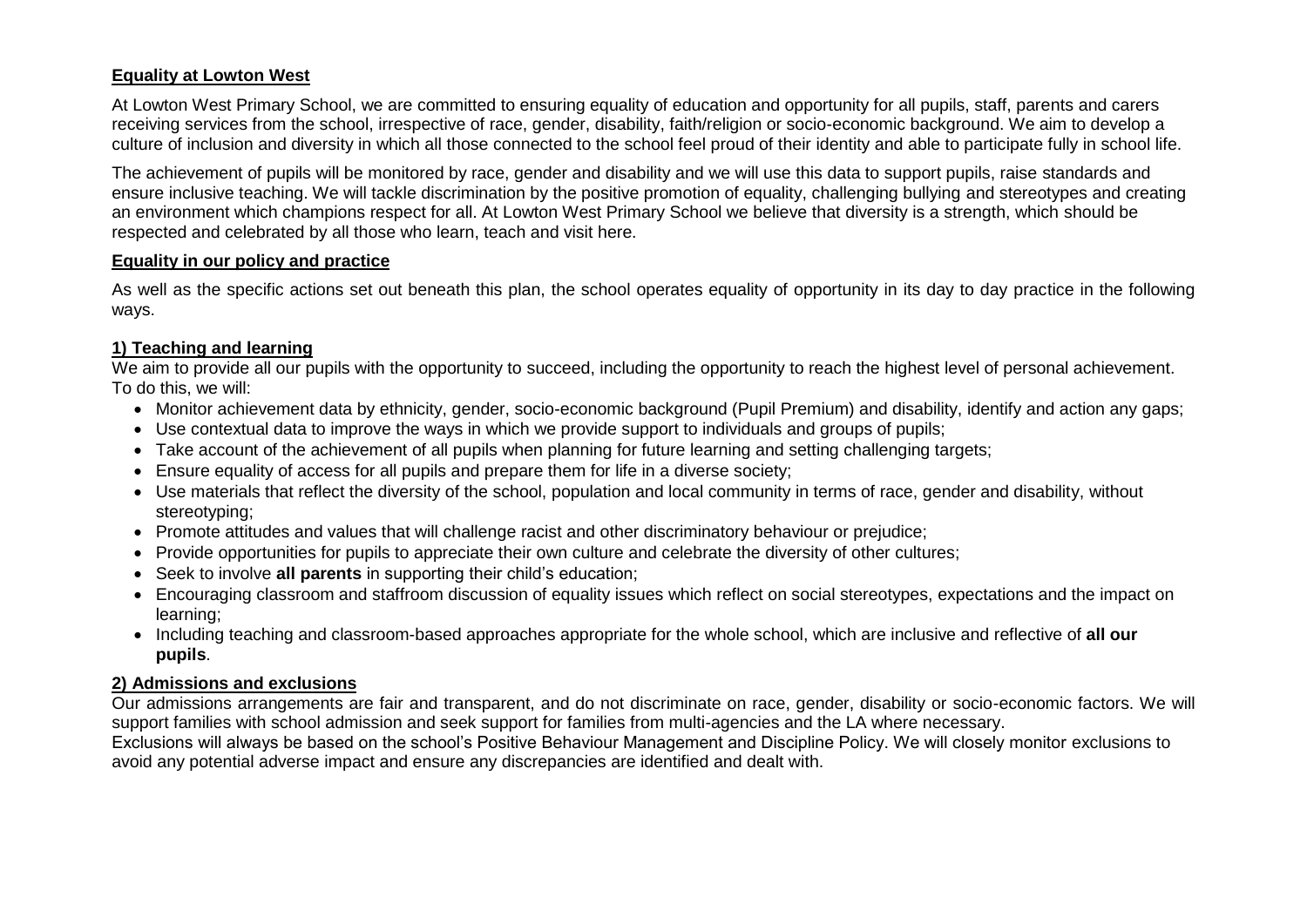## **3) Equal Opportunities for Staff**

At Lowton West Primary School, we are committed to the implementation of equal opportunities principles and the monitoring and active promotion of equality in all aspects of staffing and employment. Staff who may be affected by characteristics protected by the Equality Act 2010 and the Public Sector Equality Duty (2017) will be consulted during decision making and actions to be taken.

All staff appointments and promotions are made on the basis of merit and ability and in compliance with the law. However, we are concerned to ensure wherever possible that the staffing of the school reflects the diversity of our community.

As an employer we need to ensure that we eliminate discrimination and harassment in our employment practice and actively promote equality across all groups within our workforce.

## **Review of progress and impact**

The Plan has been agreed by our Governing Body. We have a rolling programme for reviewing our school policies and their impact. In line with legislative requirements, we will review progress against our Equality Plan annually and review the entire plan and accompanying action plan on a three-year cycle.

We make regular assessments of pupils' learning and use this information to track pupil progress. As part of this process, we regularly monitor achievement by ethnicity, gender and disability, to ensure that all groups of pupils are making the best possible progress, and take appropriate action to address any gaps.

## **Publishing the plan**

In order to meet the statutory requirements, we will:

- Publish our plan on the school website; ensure hard copies are available.
- Raise awareness of the plan through the school website, assemblies, School Council, staff meetings and other communications;

## **Check list for school staff and governors**

|           | $\leq$ Is information collected on race, disability and gender with regards to both pupils and staff e.g. pupil achievement, attendance, exclusions,   |  |  |  |  |  |  |
|-----------|--------------------------------------------------------------------------------------------------------------------------------------------------------|--|--|--|--|--|--|
|           | staff training? Is this information used to inform the policies, plans and strategies, lessons, additional support, training and activities the school |  |  |  |  |  |  |
| provides? |                                                                                                                                                        |  |  |  |  |  |  |

 $\forall$  How has your Equality Plan been shaped by the views, input and involvement of staff, parents and pupils?

 Is pupil achievement analysed by race, disability and gender? Are there trends or patterns in the data that may require additional action, and has action been taken to address these?

 $\Box$  Does the curriculum include opportunities to understand the issues related to race, disability and gender?

 Are all pupils encouraged to participate in school life? Are pupils who make a positive contribution reflective of the school's diversity e.g. through class assemblies / school council?

 $\forall$  Is bullying and harassment of pupils and staff monitored by race, disability and gender, and is this information used to make a difference to the experience of other pupils? Are racist incidents reported to the governing body and local authority on a termly basis?

 $\vert\vert$  Are visual displays reflective of the diversity of your school community? How are minority ethnic, disabled and both male and female role models promoted positively in lessons, displays and discussions such as circle time and class assemblies?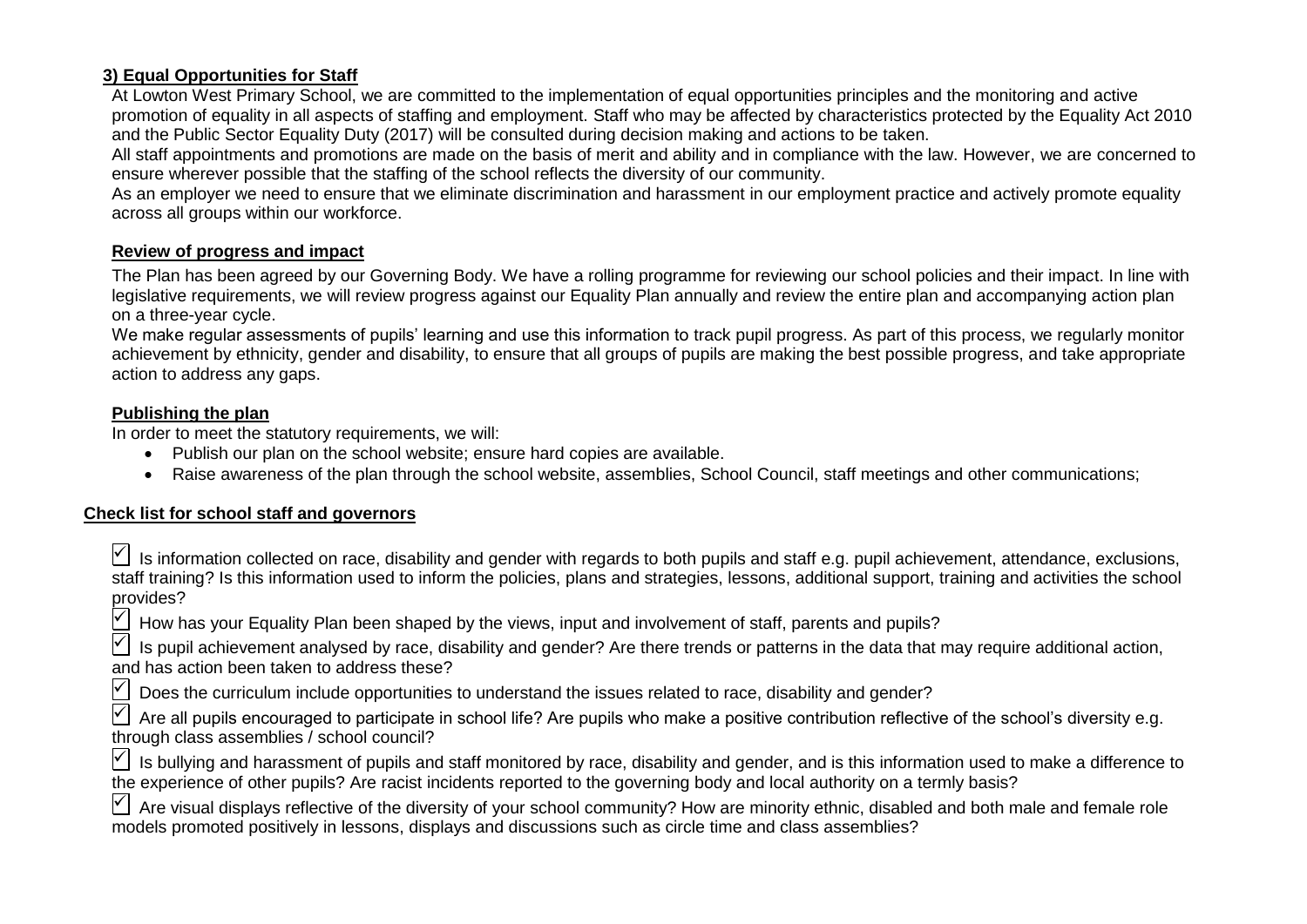$| \checkmark |$  is the school environment as accessible as possible to pupils, staff and visitors to the school? Are open evenings and other events which parents, carers and the community attend held in an accessible part of the school, and are issues such as language barriers considered?

 $\forall$  Are the accessibility needs of parents, pupils and staff considered in the publishing and sending out of information, in terms of race, disability and gender?

Are procedures for the election of parent governors open to candidates and voters who are disabled?

## **Responding to and reporting incidents**

It should be clear to pupils and staff how they report incidents. All staff, teaching and non-teaching, should view dealing with incidents as vital to the well-being of the whole school.

At Lowton West Primary School there is a procedure for responding and reporting discriminatory incidents:

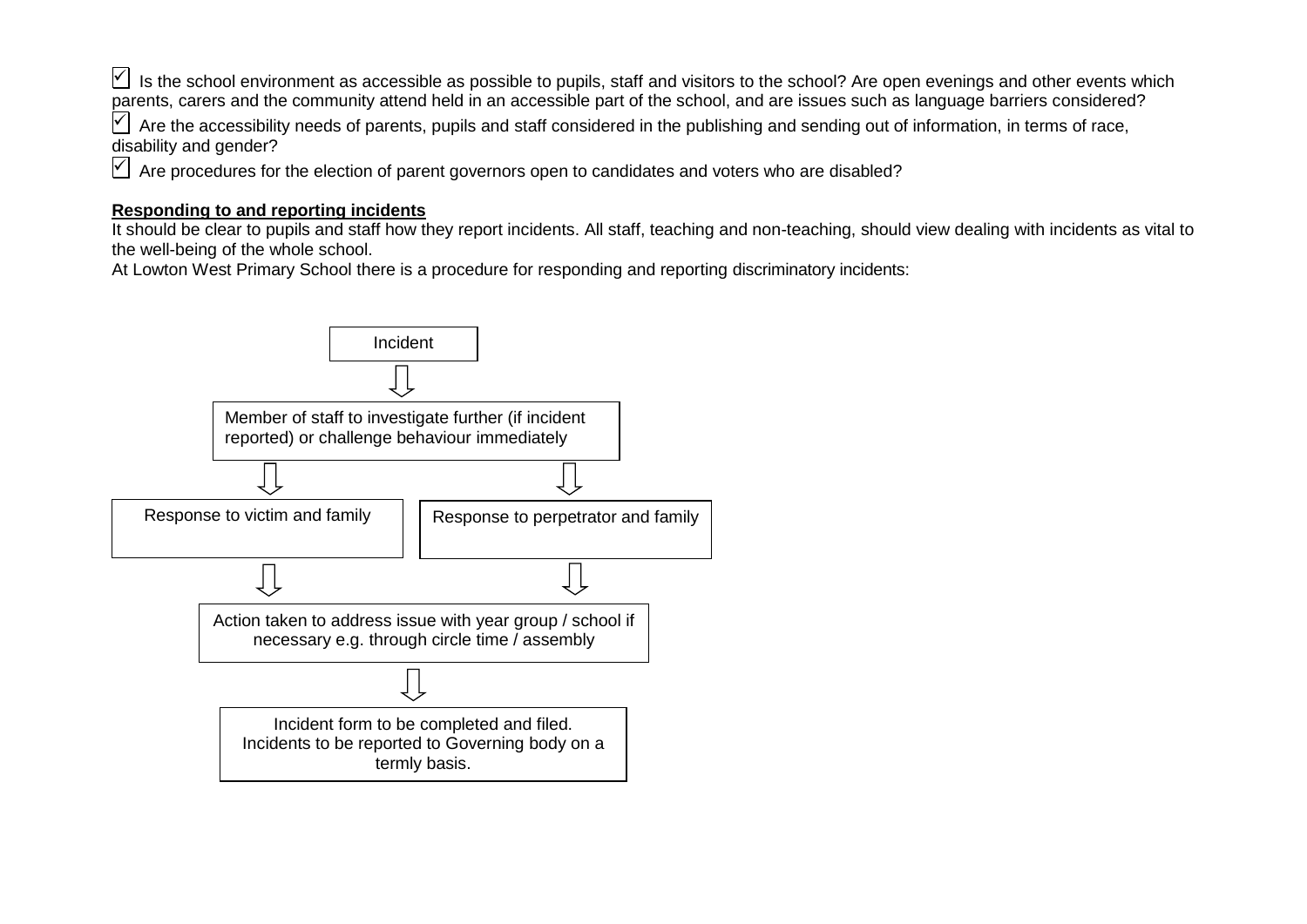| <b>Lowton West Primary School Action Plan</b> |                                                                                                                                                                                                                                                                                                   |                                                                                                                                   |                                                                                                                                                                                                                                                                                                                                                                                                            |                                            |                                                                                                                                   |                                       |                                                                                                                                                                                                                                                                                                                                                                                                                                                                                             |  |  |
|-----------------------------------------------|---------------------------------------------------------------------------------------------------------------------------------------------------------------------------------------------------------------------------------------------------------------------------------------------------|-----------------------------------------------------------------------------------------------------------------------------------|------------------------------------------------------------------------------------------------------------------------------------------------------------------------------------------------------------------------------------------------------------------------------------------------------------------------------------------------------------------------------------------------------------|--------------------------------------------|-----------------------------------------------------------------------------------------------------------------------------------|---------------------------------------|---------------------------------------------------------------------------------------------------------------------------------------------------------------------------------------------------------------------------------------------------------------------------------------------------------------------------------------------------------------------------------------------------------------------------------------------------------------------------------------------|--|--|
| <b>Equality</b><br><b>Strand</b>              | <b>Action</b>                                                                                                                                                                                                                                                                                     | <b>Staff involved</b>                                                                                                             | How will the impact<br>of the action be<br>monitored?                                                                                                                                                                                                                                                                                                                                                      | <b>Responsibility</b><br>For<br>monitoring | <b>Cost/Time/</b><br><b>Resources</b>                                                                                             | <b>Timescale/</b><br>when by          | <b>Success Criteria</b>                                                                                                                                                                                                                                                                                                                                                                                                                                                                     |  |  |
| All                                           | To ensure that robust<br>policies and practices are in<br>place which promote<br>equality and inclusion<br>ie. Accessibility Plan, SEND<br>Policy, School Local Offer<br>(SEND Information Report),<br><b>Supporting Pupils with</b><br><b>Medical Conditions, School</b><br><b>Visits Policy</b> | * all members of<br>the school<br>community<br>* the Governing<br><b>Body</b><br>*parents/carers<br>and visitors to<br>the school | Governing body<br>meetings<br>Responses in parent<br>consultation / annual<br>survey                                                                                                                                                                                                                                                                                                                       | <b>SLT</b><br>Governors                    | Time to<br>amend<br>policies<br>Time for<br>consultation<br>process with<br>staff, parents<br>and pupils<br>Governors<br>meetings | September<br>$2021 -$ then<br>ongoing | *SEND policy and local<br>offer ratified by Governors<br>and published on school<br>website Autumn 2021<br>*Policies are reviewed and<br>agreed by governing body<br>Autumn 2021<br>* Amended policies state<br>that the policy has been<br>reviewed with due regard<br>to the Equality Act 2010,<br><b>Public Sector Equality</b><br>Duty (PSED) 2017,<br><b>Children and Families Act</b><br>2014, Supporting Pupils<br>with Medical Conditions<br>2014 and SEND Code of<br>Practice 2014 |  |  |
| All                                           | To publish and promote the<br><b>Equality Policy, Equality</b><br>Plan and Accessibility Plan<br>through the school website,<br>newsletter and staff<br>meetings/ TA forums.                                                                                                                      | $*$ SLT<br>* all staff<br>members                                                                                                 | *Question parents'<br>awareness of Equality<br>and Accessibility Plan<br>in parent consultation.<br>*Evidence of equality<br>awareness in:<br>* Staff training and<br>staff induction<br>* Newsletters<br>* Information shared<br>on school website<br>* Consultations/<br>surveys with all<br>members of the<br>school community<br>when decisions are to<br>be made which could<br>affect those affected | <b>SLT</b><br>Governors                    | *Time to<br>amend<br>policies<br>*Time for<br>consultation<br>process with<br>staff, parents<br>and pupils                        | October<br>$2021 -$ then<br>ongoing   | *Staff are familiar with the<br>principles of the Equality<br>Plan and use them when<br>planning lessons, creating<br>class room displays,<br>dealing with behaviour<br>issues<br>* Parents are aware of the<br><b>Equality Plan</b><br>* All members of the<br>school community are<br>involved in consultations<br>and decisions which could<br>affect the protected<br>characteristics identified in<br>the Equality Act and Public<br>Sector Equality Duty.                             |  |  |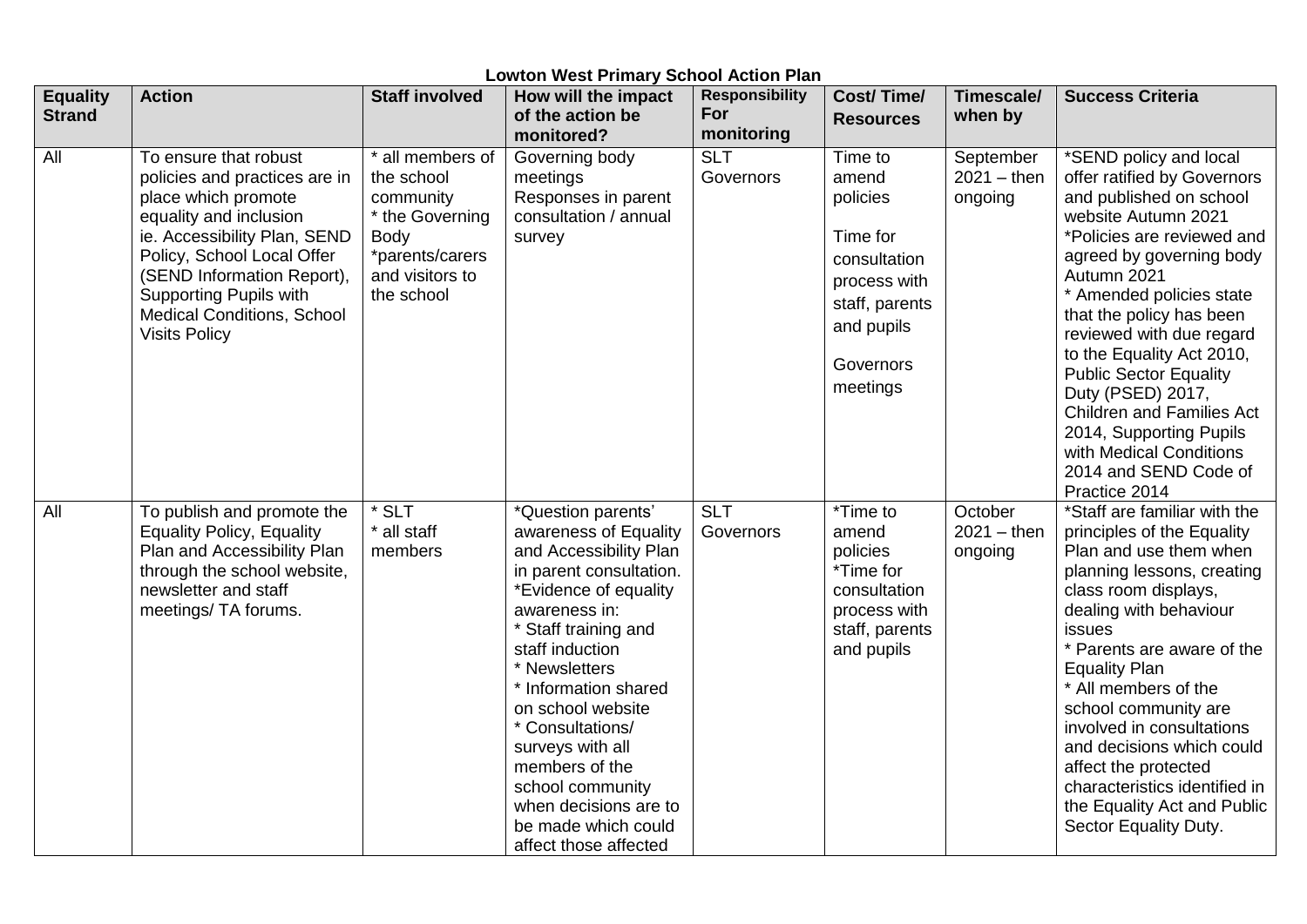| <b>Equality</b><br><b>Strand</b> | <b>Action</b>                                                                                                                                                        | <b>Staff involved</b>                                                                                          | How will the impact<br>of the action be<br>monitored?                                               | <b>Responsibility</b><br>For<br>monitoring | <b>Cost/Time/</b><br><b>Resources</b>                                                   | Timescale/<br>when by                                                 | <b>Success Criteria</b>                                                                                                                                                                                                                                                                                               |
|----------------------------------|----------------------------------------------------------------------------------------------------------------------------------------------------------------------|----------------------------------------------------------------------------------------------------------------|-----------------------------------------------------------------------------------------------------|--------------------------------------------|-----------------------------------------------------------------------------------------|-----------------------------------------------------------------------|-----------------------------------------------------------------------------------------------------------------------------------------------------------------------------------------------------------------------------------------------------------------------------------------------------------------------|
|                                  |                                                                                                                                                                      |                                                                                                                | by inequality and the<br>protected<br>characteristics are to<br>be made.                            |                                            |                                                                                         |                                                                       |                                                                                                                                                                                                                                                                                                                       |
| All                              | Ensure the school<br>prospectus is accessible<br>online.<br>Explore opportunities for<br>information to be shared<br>through audio/ APP/ Social<br>Media.            | SLT, Business<br>Manager,<br>Governors                                                                         | The headteacher will<br>seek the views of<br>parents and carers.                                    | Headteacher<br>Governors                   | Time for SLT/<br>Governors to<br>meet                                                   | September<br>2021<br>Ongoing $-$<br>review Oct<br>2021<br>Ongoing $-$ | *The updated school<br>prospectus is easily<br>accessible online for all<br>parents.<br>*The possibility of<br>alternative ways in which<br>to present the school<br>prospectus to be<br>investigated by SLT.                                                                                                         |
|                                  | *Offer parents/carers the<br>option for the prospectus to<br>be printed in different<br>languages.                                                                   | *EMAS Team                                                                                                     |                                                                                                     |                                            | Meetings<br>with EMAS<br>team                                                           | according to<br>pupils' and<br>parents'<br>needs                      | * EMAS Team will support<br>school to provide<br>prospectus in different<br>languages where<br>requested.                                                                                                                                                                                                             |
| All                              | Ensure that policy and<br>practice relating to the<br>recruitment, retention and<br>training is inclusive of the<br>diverse needs of applicants<br>and staff.        | <b>SLT</b><br>Governors<br><b>School Business</b><br>Manager                                                   | Governing body<br>meetings.                                                                         | Headteacher,<br>Governing<br>Body          | Time for staff<br>to attend<br>training,<br>meetings and<br>consultations               | Ongoing                                                               | *The school follows the<br>safer requirements<br>procedures and offers<br>equality for all. A CPD<br>programme is in place<br>which caters to the needs<br>of the individual.<br>* SLT will consult with staff<br>in relation to risk<br>assessments, procedures,<br>requirements, adaptations<br>and training needs. |
| <b>All</b>                       | Ensure that the curriculum,<br>displays and enrichment<br>activities promote role<br>models that young people<br>positively identify with,<br>which reflect school's | SLT and subject<br>leaders through<br>scrutiny of work<br>and lesson<br>plans in different<br>curriculum areas | Work scrutiny<br>School website<br>Curriculum planning<br>Displays - learning<br>walk<br>Assemblies | SLT,<br>Governing<br>Body                  | Time for<br>subject<br>leaders to<br>complete<br>work<br>scrutiny, staff<br>to complete | Autumn<br>$2021 - July$<br>2022                                       | * Increase in pupils'<br>participation, confidence<br>and achievement levels.<br>*Work scrutiny will record<br>further links with local<br>community, visitors,<br>enrichment activities and                                                                                                                          |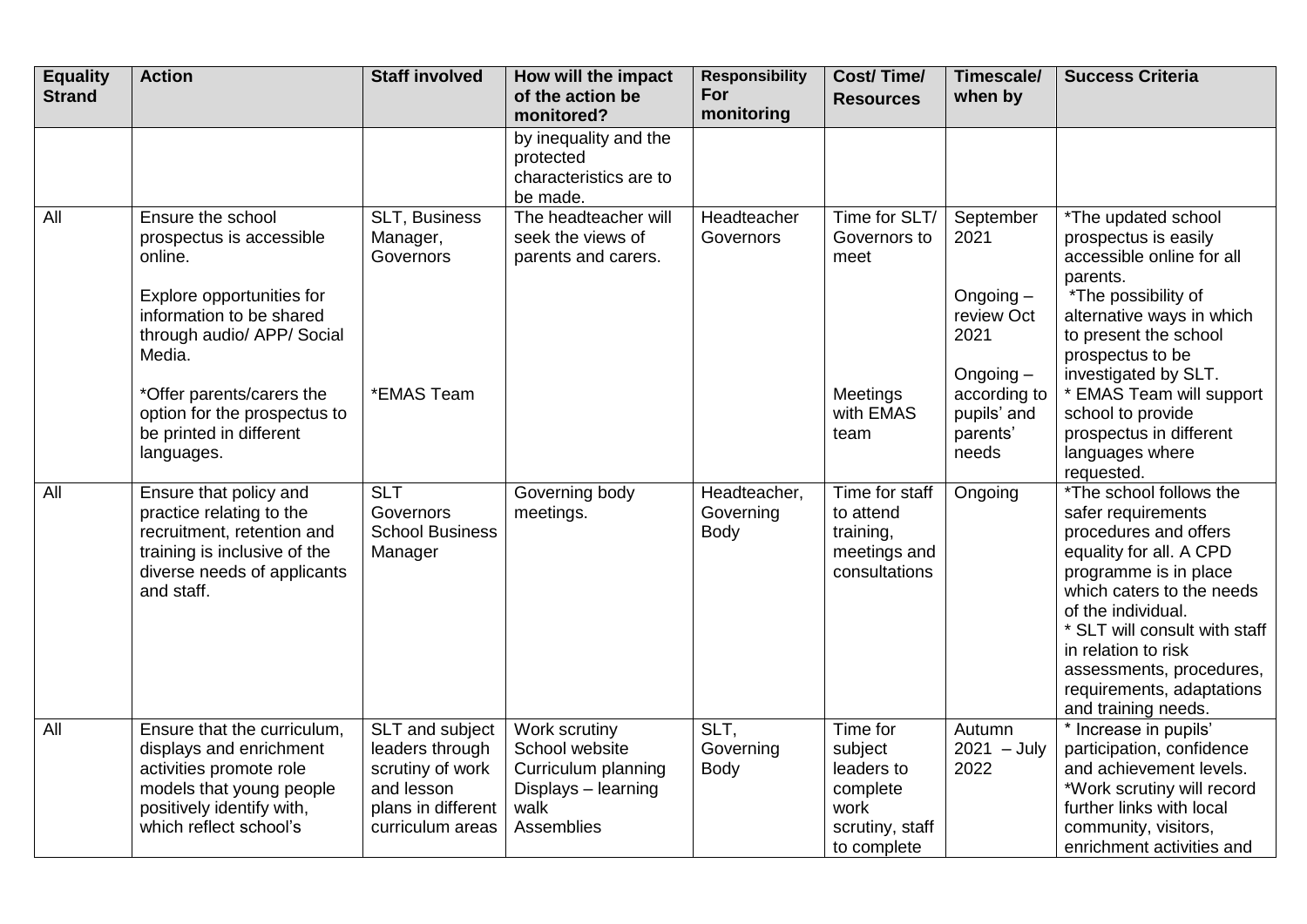| <b>Equality</b><br><b>Strand</b> | <b>Action</b>                                                                                                                                                                                                                                                                    | <b>Staff involved</b> | How will the impact<br>of the action be<br>monitored?                                                                                                                     | <b>Responsibility</b><br>For<br>monitoring   | <b>Cost/Time/</b><br><b>Resources</b>                                                                                                               | Timescale/<br>when by                                                                        | <b>Success Criteria</b>                                                                       |
|----------------------------------|----------------------------------------------------------------------------------------------------------------------------------------------------------------------------------------------------------------------------------------------------------------------------------|-----------------------|---------------------------------------------------------------------------------------------------------------------------------------------------------------------------|----------------------------------------------|-----------------------------------------------------------------------------------------------------------------------------------------------------|----------------------------------------------------------------------------------------------|-----------------------------------------------------------------------------------------------|
|                                  | diversity in terms of race,<br>gender and disability.                                                                                                                                                                                                                            |                       |                                                                                                                                                                           |                                              | displays and<br>photograph<br>displays                                                                                                              |                                                                                              | displays all promote<br>positive role model images<br>around school.                          |
| All                              | To present positive images<br>which promote British<br>Values and reflect the<br>diversity of the school and<br>community in terms of race,<br>gender and disability.                                                                                                            | All staff             | Assemblies<br><b>Displays</b><br>Books and resources<br>Work scrutiny                                                                                                     | <b>SLT</b><br><b>PSHCE</b><br>subject leader | *Time for<br>subject<br>leaders to<br>complete<br>work scrutiny<br>*Time for<br>staff to<br>complete<br>displays and<br>photograph<br>displays      | <b>Review hall</b><br>displays<br>Autumn 21<br>then<br>ongoing<br>across<br>school<br>termly | More diversity reflected in<br>school and visually evident<br>across all year groups.         |
| All                              | Ensure all pupils are given<br>the opportunity to make a<br>positive contribution to the<br>life of the school e.g.<br>through involvement in the<br>School Council and Eco-<br>Committee by election or<br>co-option), monitors/jobs,<br>class assemblies, fund<br>raising etc. | All staff             | School council and<br>Eco-Committee<br>representation<br>monitored by race,<br>gender, disability,<br>Pupil Premium pupils.<br>Pupil interviews/<br>questionnaires        | <b>SLT</b>                                   | Time for staff<br>to attend/<br>chair<br>council/Eco<br>meetings<br>Pupil<br>interviews<br>PSHE Mgt<br>time                                         | Ongoing                                                                                      | More diversity in school<br>council and Eco-<br>Committee membership.                         |
| Community<br>cohesion            | To celebrate cultural events<br>throughout the year to<br>increase pupil awareness<br>and understanding of<br>different communities e.g.<br>Diwali, Eid, Christmas.                                                                                                              | All staff             | PSHE assessments,<br>RE work scrutiny,<br>evidence in<br>assemblies, Religious<br><b>Festivals and Cultural</b><br><b>Events Calendar and</b><br>multi-cultural displays. | <b>SLT</b>                                   | Time for<br>PSHE&C and<br><b>RE</b> subject<br>leaders to<br>complete<br>work scrutiny<br>SLT and<br>subject<br>leaders to<br>plan and<br>implement | Sept 2021<br>calendar in<br>place                                                            | Children have an<br>increased awareness of<br>different communities,<br>cultures and beliefs. |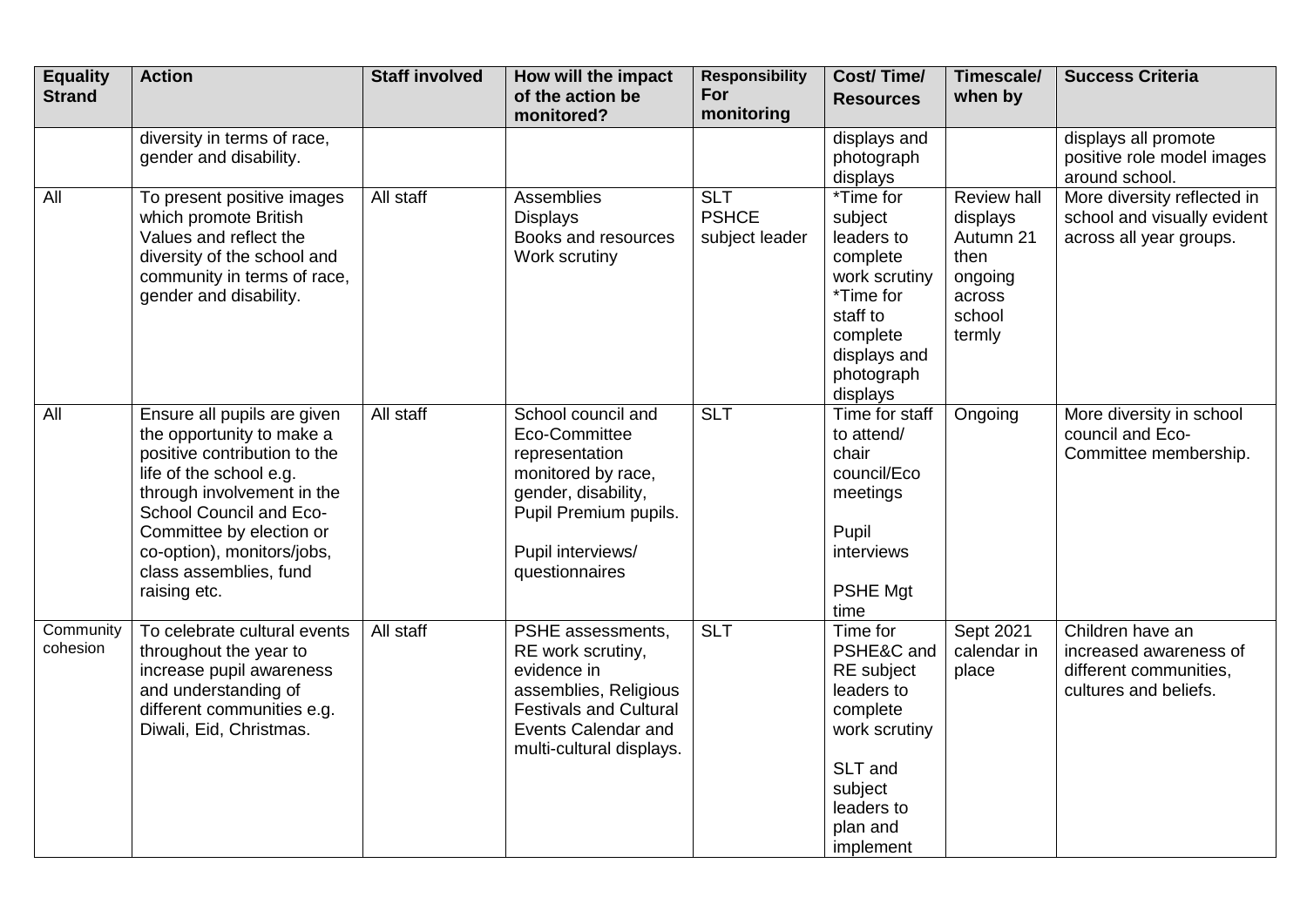| <b>Equality</b><br><b>Strand</b> | <b>Action</b>                                                                                                                                                                                                                                                                                                                                                                                                                                                                                                    | <b>Staff involved</b>                                                                                                                                          | How will the impact<br>of the action be<br>monitored?                                                                                                                                                                               | <b>Responsibility</b><br>For<br>monitoring | <b>Cost/Time/</b><br><b>Resources</b>                                                                                                                               | Timescale/<br>when by                                                                                                   | <b>Success Criteria</b>                                                                                                                                                                                                                                                                                                                                                                                                                                                       |
|----------------------------------|------------------------------------------------------------------------------------------------------------------------------------------------------------------------------------------------------------------------------------------------------------------------------------------------------------------------------------------------------------------------------------------------------------------------------------------------------------------------------------------------------------------|----------------------------------------------------------------------------------------------------------------------------------------------------------------|-------------------------------------------------------------------------------------------------------------------------------------------------------------------------------------------------------------------------------------|--------------------------------------------|---------------------------------------------------------------------------------------------------------------------------------------------------------------------|-------------------------------------------------------------------------------------------------------------------------|-------------------------------------------------------------------------------------------------------------------------------------------------------------------------------------------------------------------------------------------------------------------------------------------------------------------------------------------------------------------------------------------------------------------------------------------------------------------------------|
|                                  |                                                                                                                                                                                                                                                                                                                                                                                                                                                                                                                  |                                                                                                                                                                |                                                                                                                                                                                                                                     |                                            | multi-cultural<br>calendar inc.<br>assemblies                                                                                                                       |                                                                                                                         |                                                                                                                                                                                                                                                                                                                                                                                                                                                                               |
| All                              | *To ensure that extra-<br>curricular activities<br>(including Y6 residential<br>trip) take into account pupil<br>needs and access issues<br>and pupils attending reflect<br>the diversity of the school<br>population in terms of race,<br>gender, disability and socio-<br>economic status.<br>*Ensure that all extra-<br>curricular activities are not<br>be prohibited because of<br>financial constraints.<br>*Seek advice from the Local<br><b>Authority's Disability</b><br>Outreach Team where<br>needed. | All staff                                                                                                                                                      | Registers of extra-<br>curricular activities.<br>Pupil questionnaires<br>about extra-curricular<br>activities.<br><b>Risk assessments</b><br>completed to visits.<br>Minutes from<br>meetings with<br>Outreach Team.                | <b>SLT</b>                                 | Time for staff<br>to plan visits,<br>meet<br>parents,<br>complete risk<br>assessments<br>Additional<br>staff for 1:1<br>support for<br>pupils with a<br>disability. | Sept 2021<br>school<br>calendar<br>and planner<br>in place<br>Ongoing                                                   | Attendance of extra-<br>curricular activities reflects<br>the diversity of the school<br>population in terms of<br>race, gender, disability<br>and socio-economic<br>status.<br>Promotion of inclusive<br>sports events at school<br>and within the local<br>authority.<br>Pupil Premium and other<br>funding sources support<br>children in ensuring<br>attendance at extra-<br>curricular clubs and<br>educational visits,<br>including the residential<br>visit in Year 6. |
| All                              | Provide extra and additional<br>support for pupils who are<br>under-achieving, in order to<br>make extra progress in their<br>learning and their personal<br>well-being.                                                                                                                                                                                                                                                                                                                                         | All staff<br>Other agencies:<br>e.g. TESS, EPS,<br>SALT team,<br>Outreach<br>support, EMAS,<br>Wigan Family<br>Welfare<br>counselling,<br>CAMHS, Start<br>Well | * Termly data to<br>indicate off track<br>pupils and those not<br>making expected<br>progress.<br>* Pupil progress<br>meetings to identify<br>pupils.<br>* Planned<br>interventions to<br>support pupils who<br>are under-achieving | <b>SLT</b><br><b>SENCo</b>                 | Time off<br>timetable for<br>pupil<br>progress<br>meetings<br>Attendance<br>at multi-<br>agency<br>meetings (EH<br>Plans, Start                                     | Planning<br>and Review<br>meetings<br>October<br>2021 then<br>Spring 2022<br>to plan<br>multi-<br>agency<br>involvement | Data analysis shows good<br>progress for all groups of<br>pupils.                                                                                                                                                                                                                                                                                                                                                                                                             |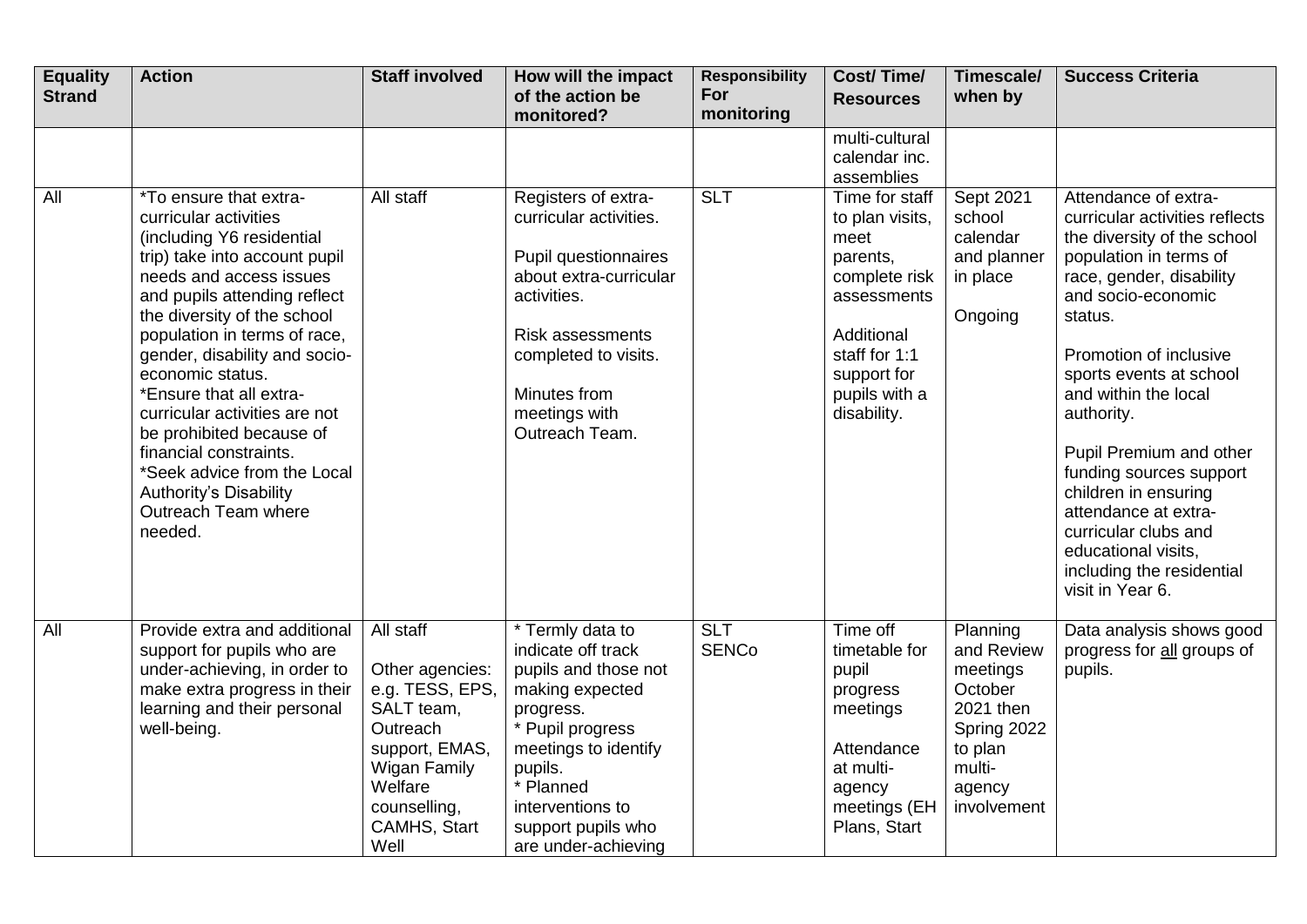| <b>Equality</b><br><b>Strand</b> | <b>Action</b>                                                                                 | <b>Staff involved</b>                                      | How will the impact<br>of the action be<br>monitored?                                                                                                                                                                                                                                                      | <b>Responsibility</b><br>For<br>monitoring | <b>Cost/Time/</b><br><b>Resources</b>                                                                               | Timescale/<br>when by                                                                                                            | <b>Success Criteria</b>                                                                                                                                                                                                                                                                             |
|----------------------------------|-----------------------------------------------------------------------------------------------|------------------------------------------------------------|------------------------------------------------------------------------------------------------------------------------------------------------------------------------------------------------------------------------------------------------------------------------------------------------------------|--------------------------------------------|---------------------------------------------------------------------------------------------------------------------|----------------------------------------------------------------------------------------------------------------------------------|-----------------------------------------------------------------------------------------------------------------------------------------------------------------------------------------------------------------------------------------------------------------------------------------------------|
|                                  |                                                                                               |                                                            | and not making<br>expected progress in<br>their learning and<br>personal well-being.<br>* EH Plan meetings<br>* Pupil interviews<br>* Meetings with<br>parents<br>* EH Reviews and<br>multi-agency<br>meetings                                                                                             |                                            | Well, SEND<br>provision)                                                                                            | then<br>ongoing as<br>required                                                                                                   |                                                                                                                                                                                                                                                                                                     |
| All                              | To ensure that the relevant<br>support services are used<br>fully and effectively.            | * SLT<br>* SENCo                                           | *Minutes from<br>meetings eg. Early<br>Help reviews, Start<br>Well meetings,<br>CAMHS, SALT, TESS<br>reports, Ed Psych,<br><b>Outreach Support</b><br>meetings etc<br>*SEND reports for<br>Governors<br>*Data for vulnerable<br>pupils demonstrating<br>progress<br>*Pupil voice/ parent<br>questionnaires | <b>SLT</b><br>Governors                    | Management<br>time for<br><b>SENCo</b><br>Supply cover<br>for SENCo to<br>chair/ attend<br>meetings                 | Ongoing                                                                                                                          | *School and pupils/<br>families will be offered and<br>access relevant support<br>services.<br>* Evidence of involvement<br>of support services:<br>Individual pupils will have<br>any necessary support in<br>their:<br>Learning<br>Behaviour<br><b>Emotional well-being</b><br>Social development |
| <b>All</b>                       | Identify any resources and<br>CPD needs to support<br>intercultural links and<br>citizenship. | *SLT<br>*PSHE&C<br>Subject leader<br>*RE Subject<br>leader | *Performance<br>Management / staff<br>reviews and audits<br>* PSHE&C and RE<br>subject leader notes<br>from cluster meetings<br>and relevant training<br>*SLT, RE and<br>PSHE&C subject<br>leaders to lead<br>relevant training to                                                                         | $\overline{SLT}$<br>Governors              | Mgt time for<br>PSHE&C and<br>RE subject<br>leader to<br>attend/lead<br>training<br>*time for<br>review<br>meetings | Ongoing $-$<br>link to<br>PSHE and<br><b>RE</b> Action<br>Plans for<br>additional<br>timescales<br><b>PSHE</b><br><b>Network</b> | Additional links made in<br>the school curriculum to<br>national and international<br>schools.<br>The use of additional<br>visits/visitors/resources is<br>developed further<br>throughout the year.                                                                                                |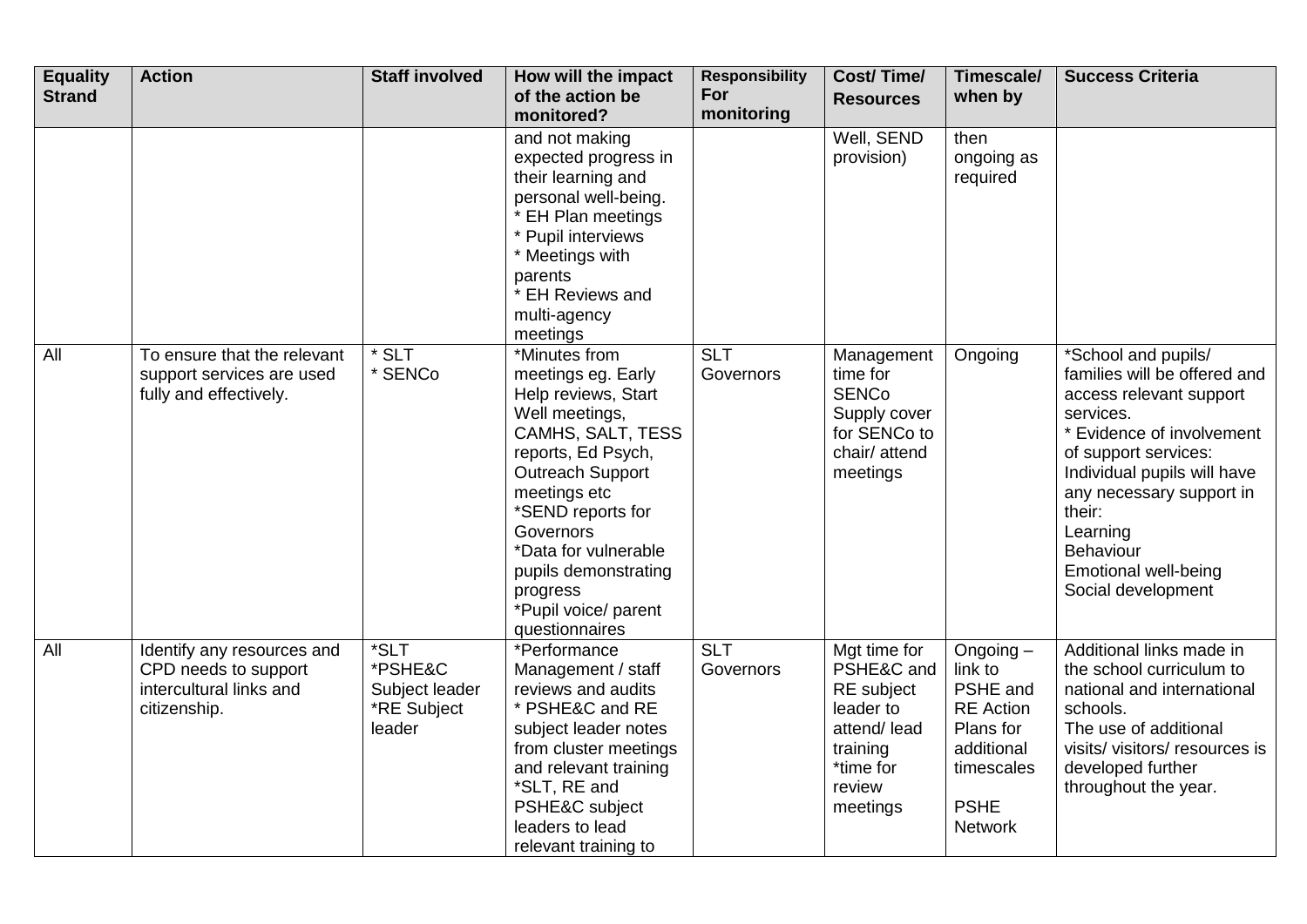| <b>Equality</b><br><b>Strand</b> | <b>Action</b>                                                                                                                                                                                                                                                                                                                                                                                                                                   | <b>Staff involved</b>                                                                                                                                                                       | How will the impact<br>of the action be<br>monitored?                                                                                                                                   | <b>Responsibility</b><br>For<br>monitoring | <b>Cost/Time/</b><br><b>Resources</b>                                                                                                                                | Timescale/<br>when by                                          | <b>Success Criteria</b>                                                                                                                                                                                                                                                                                                                                                                                                                 |
|----------------------------------|-------------------------------------------------------------------------------------------------------------------------------------------------------------------------------------------------------------------------------------------------------------------------------------------------------------------------------------------------------------------------------------------------------------------------------------------------|---------------------------------------------------------------------------------------------------------------------------------------------------------------------------------------------|-----------------------------------------------------------------------------------------------------------------------------------------------------------------------------------------|--------------------------------------------|----------------------------------------------------------------------------------------------------------------------------------------------------------------------|----------------------------------------------------------------|-----------------------------------------------------------------------------------------------------------------------------------------------------------------------------------------------------------------------------------------------------------------------------------------------------------------------------------------------------------------------------------------------------------------------------------------|
|                                  |                                                                                                                                                                                                                                                                                                                                                                                                                                                 |                                                                                                                                                                                             | staff and purchase<br>resources                                                                                                                                                         |                                            |                                                                                                                                                                      | Meetings $-$<br>termly<br>PE<br>Network/<br>cluster<br>meeting |                                                                                                                                                                                                                                                                                                                                                                                                                                         |
| All                              | To ensure the School<br>Council are involved in the<br>promotion of equality of<br>opportunity                                                                                                                                                                                                                                                                                                                                                  | * PSHE&C<br>Subject leader                                                                                                                                                                  | * School Council<br>meetings<br>* Assemblies (inc.<br>assemblies led by<br>School Council)                                                                                              | <b>SLT</b><br>Governors                    | Mgt time for<br>PSHE&C<br>subject<br>leader to lead<br>council<br>meetings                                                                                           | New School<br>Council<br>Sept 21<br>then<br>ongoing            | * School Council minutes<br>will evidence their<br>involvement in the<br>promotion of equality of<br>opportunity eg. ensuring<br>there are extra-curricular<br>activities for both boys and<br>girls<br>* The School Council has<br>boys, girls, SEN pupils,<br>Pupil Premium pupils,<br>Ethnic minority<br>representation                                                                                                              |
| $-GBT$                           | Promoting equality of<br>opportunity through:<br>* Ensuring all children and<br>adults have equal<br>opportunities in all aspects<br>of school provision<br>* Promoting British Values<br>within the curriculum,<br>including assemblies<br>providing age appropriate<br>lessons and training for<br>pupils and staff to raise<br>awareness and<br>understanding of the LGBT<br>community<br>* Embed the Jigsaw PSHE<br>curriculum consistently | * all members of<br>the school<br>community<br>* those who lead<br>acts of worship<br>and assemblies<br>* PSHE subject<br>leader<br>* Other<br>agencies:<br>Mermaids,<br><b>Proud Trust</b> | * evidence in<br>curriculum planning<br>and work scrutiny<br>* evidence from<br>newsletters/school<br>website/ displays<br>*pupil interviews<br>*staff/ pupil/ parent<br>questionnaires | <b>SLT</b><br>Governors                    | Time for<br>subject<br>leaders to<br>complete<br>work<br>scrutiny, staff<br>to complete<br>displays and<br>photograph<br>displays<br>Pupil<br>interviews<br>Mgt time | *Autumn<br>$2021 -$<br>ongoing                                 | * All members of the<br>school community<br>involved and having equal<br>access to what the school<br>offers as a place of<br>learning and employment<br>* Children are able to<br>discuss the importance of<br>racial equality<br>* All pupils will feel<br>included<br>* Children will understand<br>and accept different<br>families within our school<br>community, enabling them<br>to learn to accept others<br>for who they are. |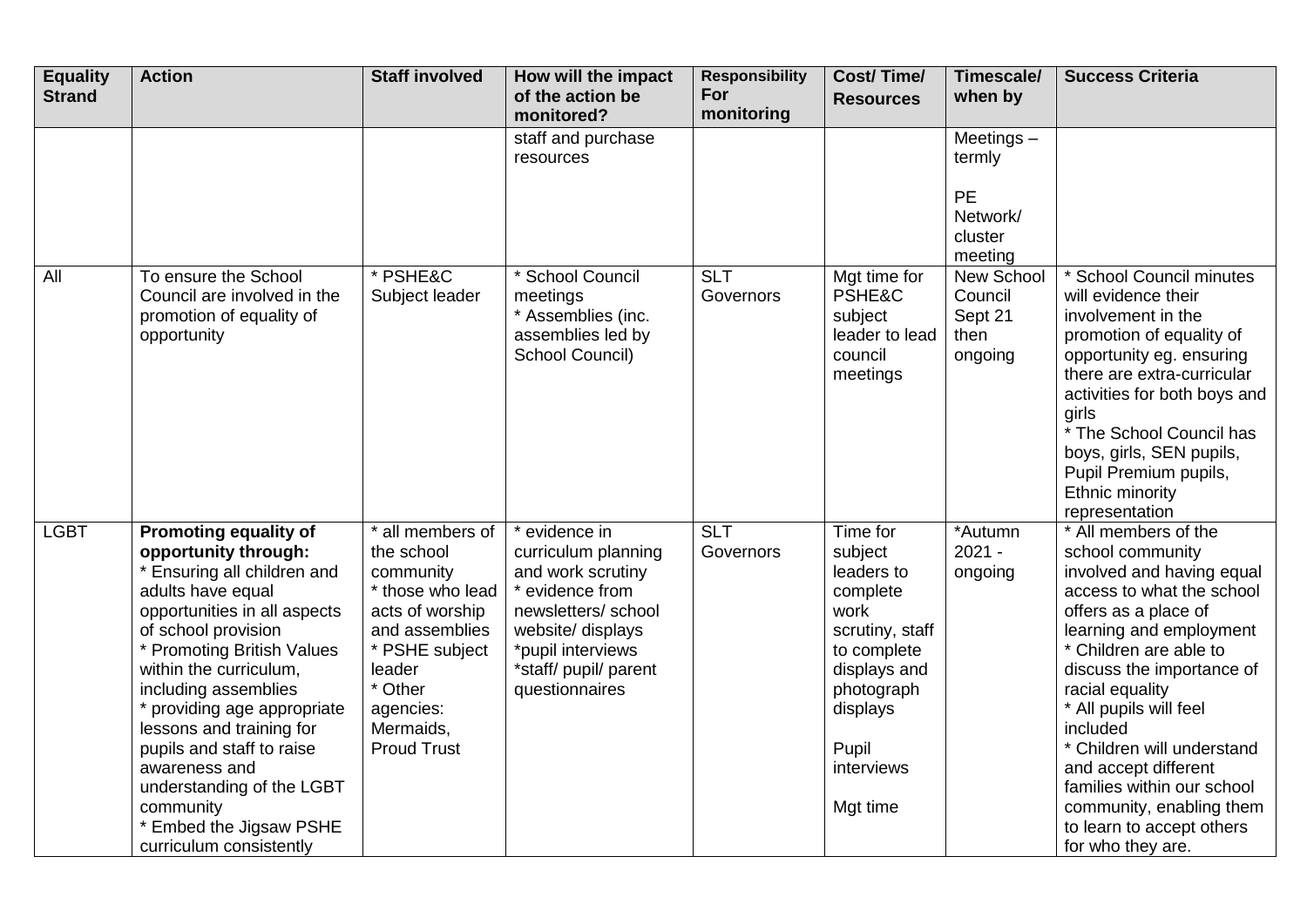| <b>Equality</b><br><b>Strand</b> | <b>Action</b>                                                                                                                                                                                                                                                                                                                                                                                                                                   | <b>Staff involved</b>                                                                             | How will the impact<br>of the action be<br>monitored?                                                                                    | <b>Responsibility</b><br>For<br>monitoring | <b>Cost/Time/</b><br><b>Resources</b>                  | Timescale/<br>when by           | <b>Success Criteria</b>                                                                                          |
|----------------------------------|-------------------------------------------------------------------------------------------------------------------------------------------------------------------------------------------------------------------------------------------------------------------------------------------------------------------------------------------------------------------------------------------------------------------------------------------------|---------------------------------------------------------------------------------------------------|------------------------------------------------------------------------------------------------------------------------------------------|--------------------------------------------|--------------------------------------------------------|---------------------------------|------------------------------------------------------------------------------------------------------------------|
|                                  | across school and the<br>school's PSHE policy which<br>includes SRE & HE.                                                                                                                                                                                                                                                                                                                                                                       |                                                                                                   |                                                                                                                                          |                                            |                                                        |                                 | * School will tackle<br>homophobic, biphobic and<br>transphobic bullying and<br>make all pupils feel<br>welcome. |
| Racial                           | <b>Promote racial equality</b><br>and eliminate unlawful<br>discrimination<br>*Raising awareness of<br>racial equality by ensuring<br>implicit and explicit teaching<br>across the curriculum<br>Ensure all school policies<br>and practices promote<br>racial equality<br>*Promote positive attitudes<br>to racial diversity (Mission<br>statement and ethos)<br>* Continue to participate in<br>projects such as Give<br>Racism the Red Card. | * members of<br>the school staff<br>and Governing<br>Body                                         | *policies published on<br>website<br>* Assembly planner/<br>school planner/ school<br>website                                            | <b>SLT</b><br>Governors                    |                                                        | Ongoing                         | * All policies meeting<br>requirements<br>* Pupils participate in<br>assemblies linked to racial<br>diversity    |
| Racial                           | <b>Eliminate racist</b><br>harassment<br>* To establish clear<br>reporting procedures for<br>racial issues<br>* To emphasise racial<br>tolerance and<br>understanding through<br>school ethos and British<br>values                                                                                                                                                                                                                             | * all members of<br>the school<br>community<br>promoting racial<br>tolerance and<br>understanding | * racial incidents file<br>*PSHC&E curriculum<br>*Assemblies planner<br>* Pupil voice<br>* Parent<br>questionnaires                      | <b>SLT</b><br>Governors                    |                                                        | Ongoing                         | * Clear procedures<br>adhered to<br>* No racial incidents<br>reported                                            |
| All                              | To have more annual<br>events in school, such as<br><b>Black History Month, Deaf</b><br>Awareness Week or<br>International Day, to raise                                                                                                                                                                                                                                                                                                        | * PSHC&E<br>coordinator,<br>*Staff delivering<br>assemblies                                       | Evidence of annual<br>events taking place to<br>race awareness of<br>issues around race,<br>disability and gender<br>- assembly planner, | $\overline{SLT}$<br>Governors              | Cost of<br>visitors to<br>school-<br>where<br>required | October<br>2021 then<br>ongoing | Increased awareness of<br>issues around race,<br>disability and gender.                                          |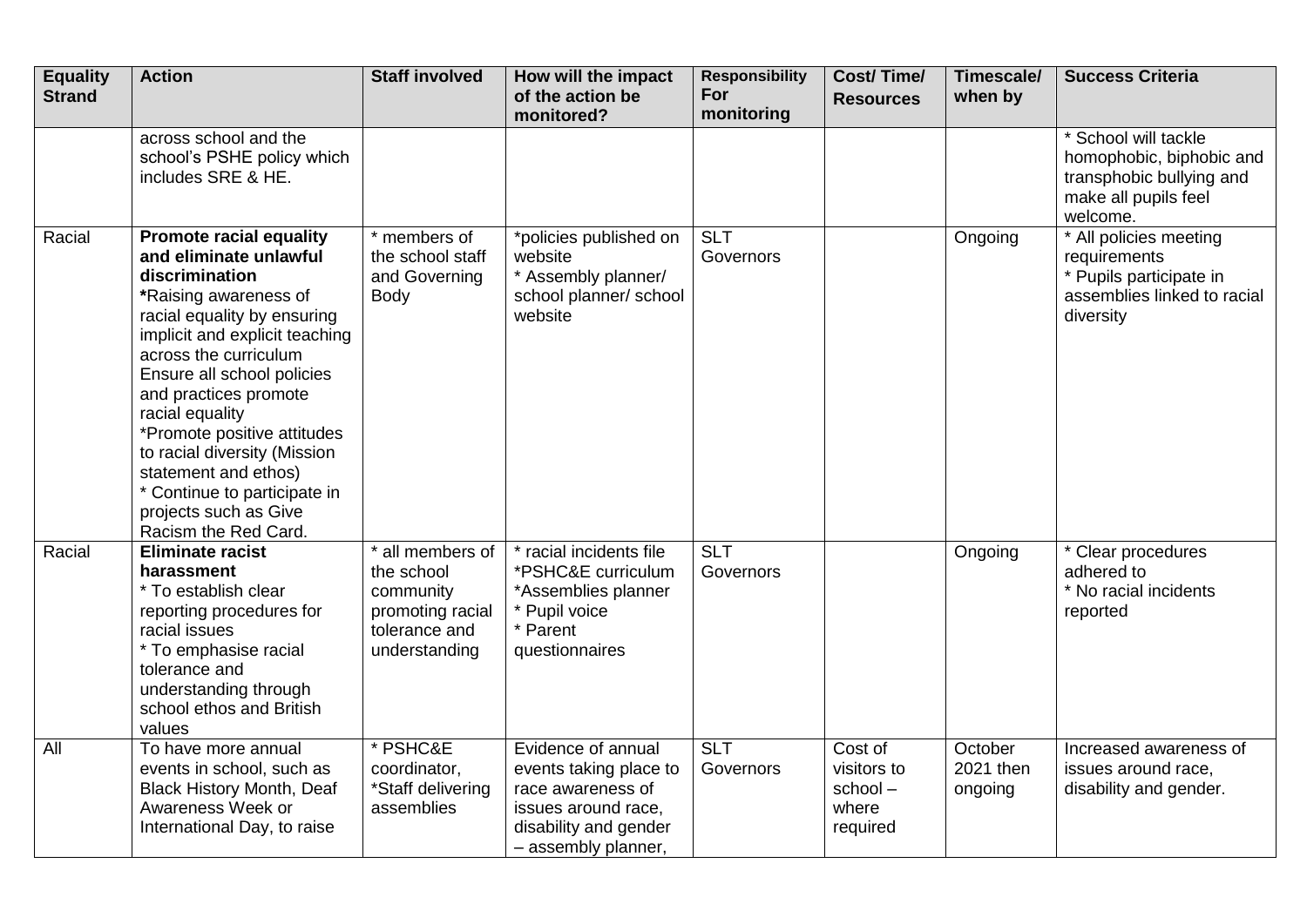| <b>Equality</b><br><b>Strand</b> | <b>Action</b>                                                                                                                                                                                                                                                                                                                                                                                                                                                                                                                                                                                                                                                                                                                                        | <b>Staff involved</b>                                                                                                                                                | How will the impact<br>of the action be                                                                                                                                                          | <b>Responsibility</b><br>For | <b>Cost/Time/</b><br><b>Resources</b>                                                                                                                                                                                                                      | Timescale/<br>when by                                                                                                                                                                                          | <b>Success Criteria</b>                                                                                                                                                                                                                                                                                                                                                                                                                                                                                                                                                                                                                                                                             |
|----------------------------------|------------------------------------------------------------------------------------------------------------------------------------------------------------------------------------------------------------------------------------------------------------------------------------------------------------------------------------------------------------------------------------------------------------------------------------------------------------------------------------------------------------------------------------------------------------------------------------------------------------------------------------------------------------------------------------------------------------------------------------------------------|----------------------------------------------------------------------------------------------------------------------------------------------------------------------|--------------------------------------------------------------------------------------------------------------------------------------------------------------------------------------------------|------------------------------|------------------------------------------------------------------------------------------------------------------------------------------------------------------------------------------------------------------------------------------------------------|----------------------------------------------------------------------------------------------------------------------------------------------------------------------------------------------------------------|-----------------------------------------------------------------------------------------------------------------------------------------------------------------------------------------------------------------------------------------------------------------------------------------------------------------------------------------------------------------------------------------------------------------------------------------------------------------------------------------------------------------------------------------------------------------------------------------------------------------------------------------------------------------------------------------------------|
|                                  |                                                                                                                                                                                                                                                                                                                                                                                                                                                                                                                                                                                                                                                                                                                                                      |                                                                                                                                                                      | monitored?                                                                                                                                                                                       | monitoring                   |                                                                                                                                                                                                                                                            |                                                                                                                                                                                                                |                                                                                                                                                                                                                                                                                                                                                                                                                                                                                                                                                                                                                                                                                                     |
|                                  | awareness of issues around<br>race, disability and gender.<br>School to notify the ASD<br>Pathway Team of interest in<br><b>Autism Friendly School</b>                                                                                                                                                                                                                                                                                                                                                                                                                                                                                                                                                                                               |                                                                                                                                                                      | school website,<br>school displays                                                                                                                                                               |                              |                                                                                                                                                                                                                                                            |                                                                                                                                                                                                                |                                                                                                                                                                                                                                                                                                                                                                                                                                                                                                                                                                                                                                                                                                     |
| $\overline{All}$                 | <b>Promoting integration and</b><br>tolerance:<br>* To further develop the<br>PSHE&C curriculum and<br>assembly planner to<br>promote British Values &<br><b>Religious/ Cultural Events</b><br>* To arrange more visits to<br>places of worship and<br>visitors to schools from<br>different religions<br>* Make links with EMAS<br>team and raise awareness<br>of the support available for<br>pupils from different ethnic<br>groups and staff training<br>available<br>* To draw links with schools<br>from different cultures<br>through topics taught<br>* To invite speakers to raise<br>awareness<br>* Promote Fairtrade<br>Fortnight<br>* Events such as World<br>Book Day provide further<br>opportunities to explore<br>different cultures | * PSHE&C<br>Subject leader<br>* RE subject<br>leader<br>* all teaching<br>and non-<br>teaching staff<br>* Governing<br>Body<br>* EMAS team<br>* visiting<br>speakers | *school website -<br>visits, visitors,<br>curriculum maps<br>* training material<br>from EMAS team<br>* PSH&C curriculum<br>map<br>* RE curriculum map<br>*assembly planner<br>*Pupil interviews | <b>SLT</b><br>Governors      | * Time<br>off timetable<br>for PSHE&C<br>coordinator<br>*Staff<br>meeting<br>time<br>*Time<br>off timetable<br>for RE<br>coordinator<br>*Cost of<br>coaches to<br>visit places of<br>worship<br>* Time for<br>teacher to<br>attend<br>Twinning<br>meetings | Monitor -<br>Sept 2021<br>* Make links<br>with EMAS<br>team<br>Autumn<br>2021<br>* Draw links<br>through<br>topics<br>*Visits to<br>places of<br>worship and<br>visitors/<br>speakers to<br>school-<br>ongoing | * Religious Festivals and<br><b>Cultural Events Calendar</b><br>in place to promote pupil's<br>knowledge and<br>understanding of different<br>cultures and faiths<br>* British Values are<br>incorporated into<br>assemblies and PSHE&C<br>curriculum<br>* PSHE&C schemes of<br>work reviewed and shared<br>with staff<br>* An increase in extended<br>learning opportunities<br>(visits, speakers) - evident<br>in curriculum maps,<br>newsletters and website<br>* Effective links with<br><b>EMAS</b> continue; staff are<br>trained in supporting<br>pupils with EAL<br>* Children gain a deeper<br>understanding and show<br>respect of other cultures<br>and different ethnic<br>backgrounds. |
| Gender                           | Eliminate unlawful sex                                                                                                                                                                                                                                                                                                                                                                                                                                                                                                                                                                                                                                                                                                                               | * all members of                                                                                                                                                     | Pupil / staff / parent                                                                                                                                                                           | <b>SLT</b>                   |                                                                                                                                                                                                                                                            | *on-going                                                                                                                                                                                                      | *All who have a                                                                                                                                                                                                                                                                                                                                                                                                                                                                                                                                                                                                                                                                                     |
|                                  | discrimination:                                                                                                                                                                                                                                                                                                                                                                                                                                                                                                                                                                                                                                                                                                                                      | the school<br>community                                                                                                                                              | questionnaires and<br>evaluations                                                                                                                                                                | Governors                    |                                                                                                                                                                                                                                                            |                                                                                                                                                                                                                | connection with the school                                                                                                                                                                                                                                                                                                                                                                                                                                                                                                                                                                                                                                                                          |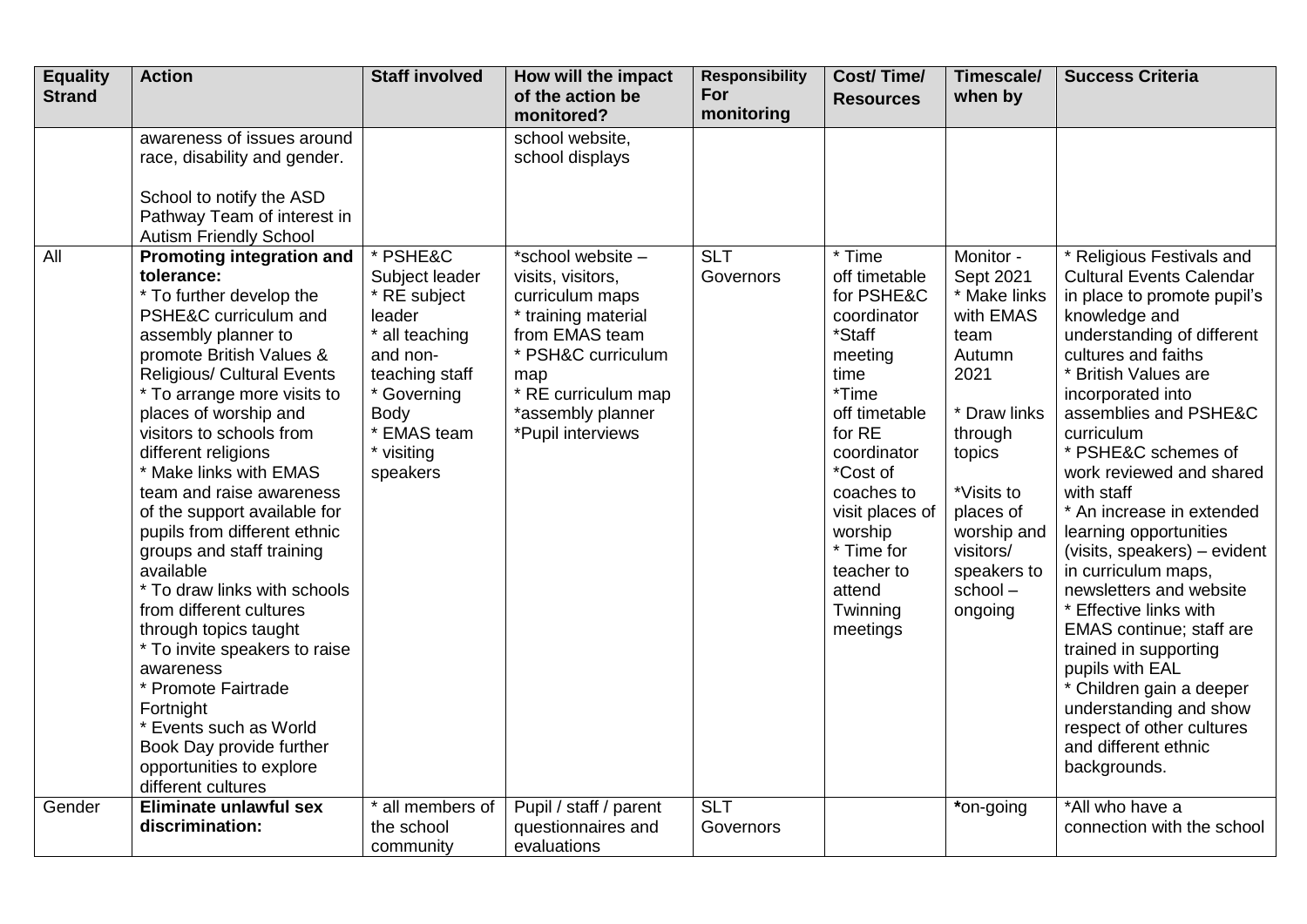| <b>Equality</b><br><b>Strand</b> | <b>Action</b>                                                                                                                                                                                                                                                                                                                                                                                                                                                                                                                                                                                                                                                                                         | <b>Staff involved</b>                                                                                                                                                                                                                                                   | How will the impact<br>of the action be<br>monitored?                                                                                      | <b>Responsibility</b><br>For<br>monitoring | <b>Cost/Time/</b><br><b>Resources</b> | Timescale/<br>when by                                                                                                                                                                                                                                              | <b>Success Criteria</b>                                                                                                                                                                                                                                                                                                                                                                                                                                                                                                                                                                                                                                                     |
|----------------------------------|-------------------------------------------------------------------------------------------------------------------------------------------------------------------------------------------------------------------------------------------------------------------------------------------------------------------------------------------------------------------------------------------------------------------------------------------------------------------------------------------------------------------------------------------------------------------------------------------------------------------------------------------------------------------------------------------------------|-------------------------------------------------------------------------------------------------------------------------------------------------------------------------------------------------------------------------------------------------------------------------|--------------------------------------------------------------------------------------------------------------------------------------------|--------------------------------------------|---------------------------------------|--------------------------------------------------------------------------------------------------------------------------------------------------------------------------------------------------------------------------------------------------------------------|-----------------------------------------------------------------------------------------------------------------------------------------------------------------------------------------------------------------------------------------------------------------------------------------------------------------------------------------------------------------------------------------------------------------------------------------------------------------------------------------------------------------------------------------------------------------------------------------------------------------------------------------------------------------------------|
|                                  | * To raise awareness of<br>gender equality by ensuring<br>implicit and explicit teaching<br>across the curriculum<br>* To ensure all children and<br>adults have equal<br>opportunities in all aspects<br>of school provision<br>irrespective of gender or<br>gender identity                                                                                                                                                                                                                                                                                                                                                                                                                         | $*$ the Governing<br><b>Body</b><br>*parents/carers<br>and visitors to<br>the school                                                                                                                                                                                    |                                                                                                                                            |                                            |                                       |                                                                                                                                                                                                                                                                    | are aware of and promote<br>our gender equality policy<br>*All members of the school<br>community involved and<br>having equal access to<br>what the school offers as a<br>place of learning and<br>employment<br>*Children able to discuss<br>the importance of equality<br>of opportunity                                                                                                                                                                                                                                                                                                                                                                                 |
| Gender                           | <b>Eliminate harassment</b><br>related to gender<br>*To review the Single<br>Equality policy in line with<br>the Equality Act 2010 and<br><b>Children and Families Act</b><br>2014<br><i>*To ensure all school</i><br>policies and practices<br>include a statement<br>promoting gender equality<br>*To ensure the recruitment/<br>appointment process is free<br>of gender bias<br>* To ensure equal access to<br>sports activities and teams<br>through audit of extra-<br>curricular clubs - through<br>monitoring pupil<br>involvement<br>* Challenge stereotypes<br>and explore healthy<br>relationships through pupil<br>workshops<br>* Arrange further training<br>and workshops for staff and | * members of<br>the school staff<br>and Governing<br>Body<br>*pupils through<br>the development<br>of their inclusive<br>class behaviour<br>codes<br>*Premier Sport<br>* Healthy<br>Relationship<br><b>Workshops Rec</b><br>$- Y6$<br>* Mermaids/<br><b>Proud Trust</b> | Headteacher termly<br>reports<br>Sports registers and<br>data<br>Pupil questionnaires/<br>interviews<br>Staff evaluations from<br>training | <b>SLT</b><br>Governors                    |                                       | Policy<br>reviewed by<br>Oct 2021<br>Other<br>policies<br>following<br>policy<br>review<br>schedule<br>2021-2022<br>Sports<br>registers<br>Ongoing<br>Workshops:<br>Healthy<br>Relationships<br>due to be<br>covered<br>again Sept<br>2021<br>Other<br>training to | *All members of the school<br>community refraining from<br>the use of gender-related<br>language which is aimed<br>at harassment or insult<br>*No gender incidents<br>reported<br>*Positive attitudes to<br>gender equality are<br>promoted; all forms of<br>verbal harassment are<br>eliminated<br><i>*Codes of behaviour for all</i><br>members of the school<br>community place<br>importance in equality<br>*Clear reporting<br>procedures for gender<br>issues are in place<br>*Behaviour codes in place<br>and referred to regularly to<br>promote equality<br>* All pupils continue to<br>have an equal access to a<br>wide range of extra-<br>curricular activities |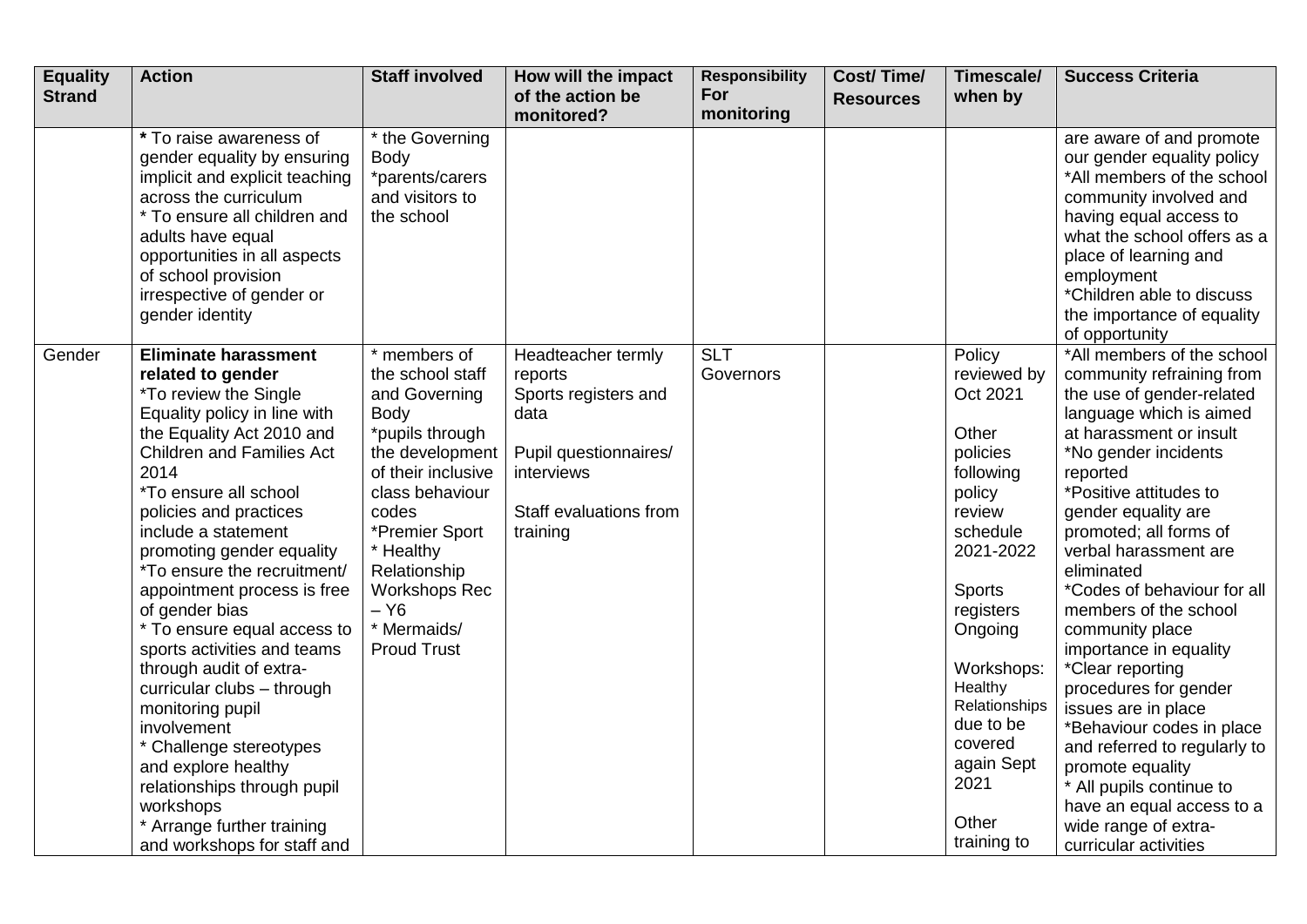| <b>Equality</b><br><b>Strand</b> | <b>Action</b>                                                                                                                                                                                                                                                                                                                                                                                                                                                                                                                                                                                       | <b>Staff involved</b>                                                     | How will the impact<br>of the action be<br>monitored?                                                                                                                                                                                                                                 | <b>Responsibility</b><br>For<br>monitoring                                        | <b>Cost/Time/</b><br><b>Resources</b>                                              | Timescale/<br>when by                                                 | <b>Success Criteria</b>                                                                                                                                                                                                                                                                                          |
|----------------------------------|-----------------------------------------------------------------------------------------------------------------------------------------------------------------------------------------------------------------------------------------------------------------------------------------------------------------------------------------------------------------------------------------------------------------------------------------------------------------------------------------------------------------------------------------------------------------------------------------------------|---------------------------------------------------------------------------|---------------------------------------------------------------------------------------------------------------------------------------------------------------------------------------------------------------------------------------------------------------------------------------|-----------------------------------------------------------------------------------|------------------------------------------------------------------------------------|-----------------------------------------------------------------------|------------------------------------------------------------------------------------------------------------------------------------------------------------------------------------------------------------------------------------------------------------------------------------------------------------------|
|                                  | pupils through Mermaids/<br><b>Proud Trust</b>                                                                                                                                                                                                                                                                                                                                                                                                                                                                                                                                                      |                                                                           |                                                                                                                                                                                                                                                                                       |                                                                                   |                                                                                    | be planned<br>throughout<br>monitoring<br>calendar                    | *There is an emphasis on<br>gender tolerance and<br>understanding through<br>school ethos, values, staff<br>and pupil workshops and<br>PSHE&C curriculum<br>* PE subject leaders<br>monitor the sports<br>registers completed by<br>Premier Sport coaches to<br>ensure equal access to<br>activities is in place |
| Gender                           | Promote equality of<br>opportunity between men<br>and women<br>*To review the Single<br>Equality policy in line with<br>the Equality Act 2010,<br><b>Public Sector Equality Duty</b><br>and Children and Families<br>Act 2014 and other DfE<br>guidance published - where<br>appropriate<br><i>*To ensure all school</i><br>policies and practices<br>include a statement<br>promoting gender equality<br>*To ensure the recruitment/<br>appointment process is free<br>of gender bias<br>* To ensure equal access to<br>sports activities and teams<br>through audit of extra-<br>curricular clubs | All staff<br><b>SLT</b><br>Governors<br><b>School business</b><br>manager | *Review all school<br>policies and practices<br>to include the<br>promotion of gender<br>equality<br>* audit of extra-<br>curricular clubs and<br>sports events ie.<br>uptake of vulnerable<br>groups including boys<br>and girls<br>*clear recruitment/<br>appointments<br>procedure | <b>SLT</b><br>Governors<br>PE subject<br>leader<br><b>Premier Sports</b><br>coach | Time for staff<br>to review<br>policies and<br>audit<br>provision of<br>activities | *Policy to<br>be reviewed<br>September<br>2021<br>* ongoing<br>action | * The Equality Policy<br>which promotes Gender<br>Equality in place<br>*Positive gender images<br>being promoted through<br>the curriculum and code of<br>conduct<br>* All pupils consulted on<br>Premier Sports lunchtime<br>and after school provision<br>*Boys and girls enjoying a<br>range of sports        |